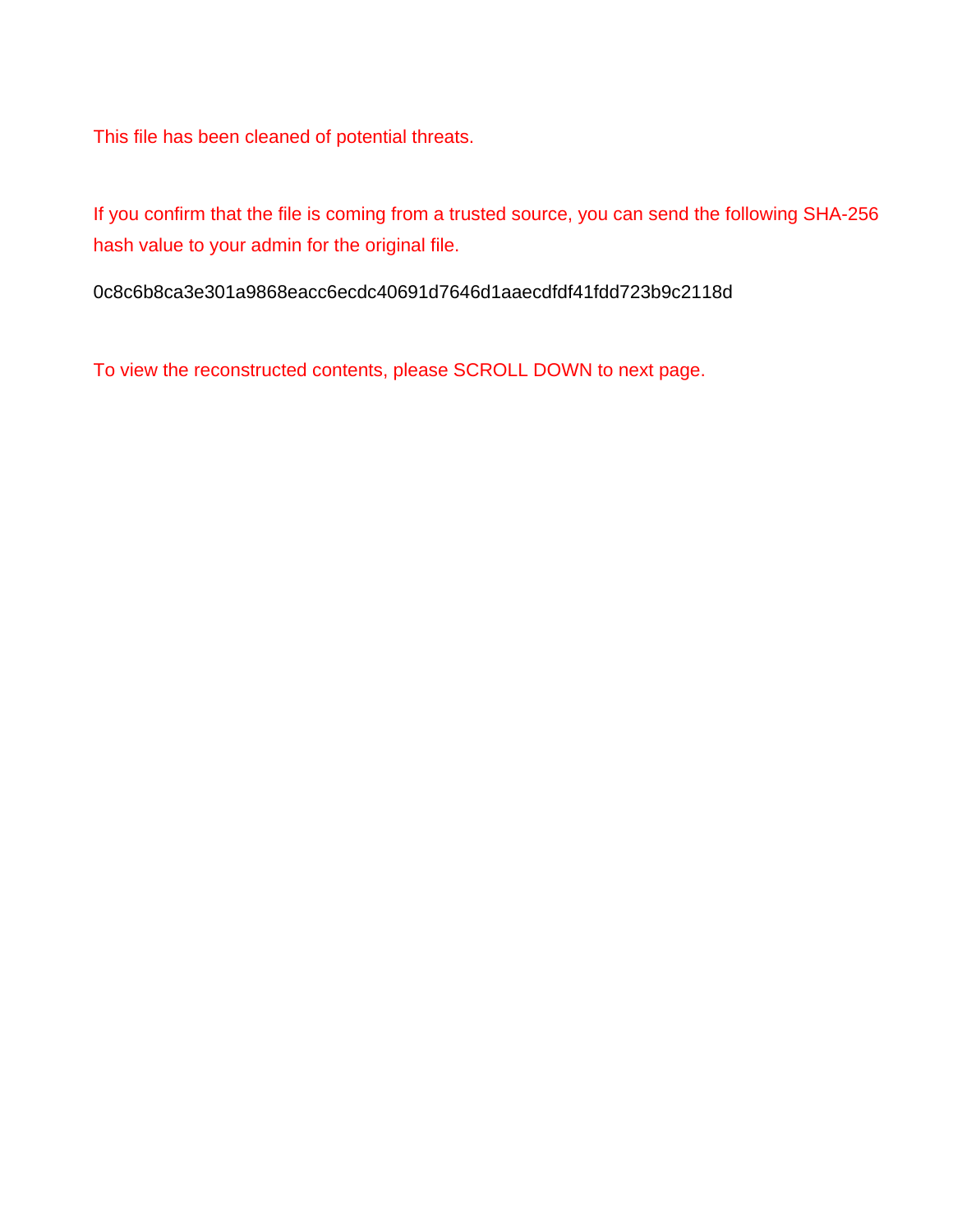# **प्लाज़्मा भौतिकी के न्द्र - प्लाज़्मा अनुसंधान संस्थान CENTRE OF PLASMA PHYSICS - INSTITUTE FOR PLASMA RESEARCH सोनापुर-७८२४०२, असम, भारि ,Sonapur-782 402, Assam, India Advt No. 03/2020 (3)**

The Institute for Plasma Research is a premier scientific institute under the Department of Atomic Energy, Govt. of India, devoted to research and development activities in the areas of Basic Plasma Physics, Magnetic Confinement Fusion and Industrial and Societal applications of plasmas. IPR is located in Bhat Village, Gandhinagar (Gujarat) and also has a campus at GIDC, Sector–25, Gandhinagar as well as a Centre at Guwahati.

Centre of Plasma Physics -Institute for Plasma Research (CPP-IPR) is a centre of Institute for Plasma Research. CPP-IPR is located in Nazirakhat, Sonapur-782402, Kamrup (M), Assam.

Online applications are invited from eligible candidates for the following posts on Direct Recruitment basis. Selected candidates will be required to work at the Centre of Plasma Physics-institute for Plasma Research, Sonapur, Guwahati, Assam. However, services of the candidate may be transferred to other centres/campuses of the Institute depending upon future requirements.

| $\mathbf{1}$ | Name of the Post            | Administrative Officer-I (One post)                                                                                                                                                                                                                                                                                                                                                                   |  |
|--------------|-----------------------------|-------------------------------------------------------------------------------------------------------------------------------------------------------------------------------------------------------------------------------------------------------------------------------------------------------------------------------------------------------------------------------------------------------|--|
|              | Category                    | General                                                                                                                                                                                                                                                                                                                                                                                               |  |
| 2            | Pay Level                   | Level 10 of Pay Matrix ( $7th$ CPC) at starting Pay of<br>₹56100/-                                                                                                                                                                                                                                                                                                                                    |  |
| 3            | Age Limit                   | 45 years<br>(Age relaxations shall be admissible as per Central<br>Government orders as amended from time to time).                                                                                                                                                                                                                                                                                   |  |
| 4            | Essential<br>Qualifications | Graduation<br>from<br>recognized university<br>with<br>minimum 55% marks or Post Graduate in any<br>discipline or Post Graduate in Management (Two<br>years) from a recognized university/ Institute.                                                                                                                                                                                                 |  |
| 5            | <b>Essential Experience</b> | 10<br>years relevant<br>Minimum<br>experience<br>in<br>Administration/Purchase/Accounts/Stores<br>in<br>Central Government/ State Government/ Public<br>Sector Undertaking/ Autonomous Body (Partially or<br>fully funded by Central/ State Government). Out of<br>combined experience 5 years must be in Level 7<br>(7CPC) and above. Knowledge of government Rules<br>and Regulations is essential. |  |
| 5            | Desirable                   | Certified course in Computer.                                                                                                                                                                                                                                                                                                                                                                         |  |
| 6            | Job Description             | The candidate will supervise all administrative<br>activities of the Centre. He/she will coordinate with<br>Finance, stores and purchase sections and look after<br>other activities that may be assigned to him/her by<br>the competent authority from time to time.                                                                                                                                 |  |

#### **Selection Process:**

The applications received in response to the advertisement shall be scrutinized and only candidates shortlisted from valid applicants on the basis of all criteria like age, educational qualification, experience etc. shall be called for Interview. The authorities reserve all rights not to call an applicant for Interview, without assigning any reason.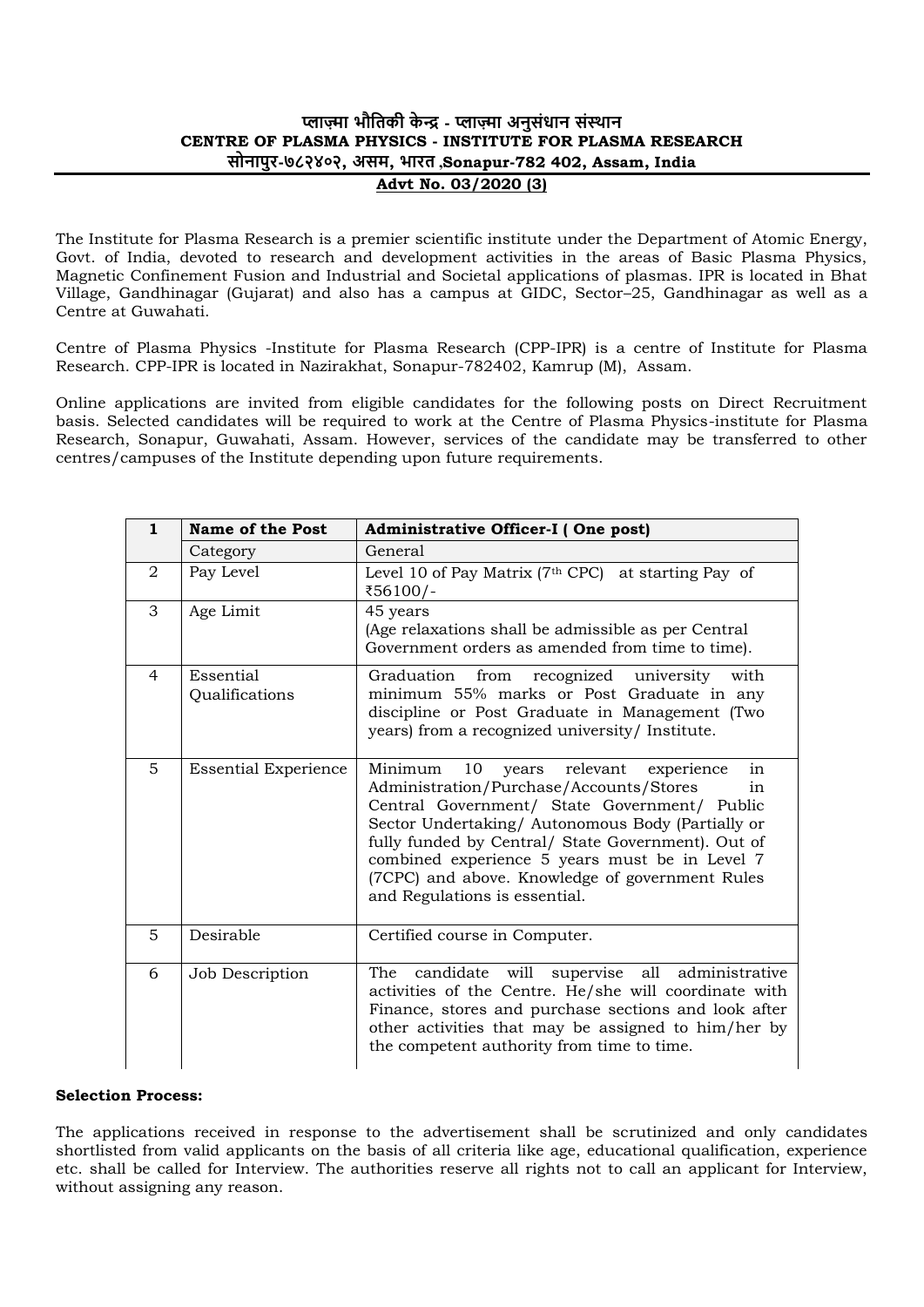1. The prescribed Essential Qualifications are the minimum and the mere possession of the same does not entitle candidates to be called for interview.

**THE CANDIDATE SHOULD, THEREFORE, MENTION ALL OF HER/HIS QUALIFICATIONS AND EXPERIENCE IN THE RELEVANT FIELDS OVER AND ABOVE THE MINIMUM QUALIFICATIONS.** For example, if experience is not essential for the post but an applicant possesses experience, he/she is advised to fill it in relevant field. Only those educational qualifications and experience etc. will be considered for scrutiny / short-listing which are explicitly claimed in the online application

- 2. In the event of number of applications being large, Institute will adopt short listing criteria to restrict the number of candidates to be called for interview to a reasonable number by one or more of the following methods in the following sequence:
	- **i)** On the basis of higher experience in the relevant field than the minimum prescribed in the advertisement. For this purpose, experience will be counted starting from the date of obtaining essential qualification.
	- **ii)** By counting experience both before and after the acquisition of essential qualifications.
	- **iii)** On the basis of Desirable Qualification (DQ) or any one or all of the DQs if more than one DQ is prescribed.
	- **iv)** On the basis of higher educational qualifications than the minimum prescribed in the advertisement.
	- **v)** By holding a Written Test.

**APPLICATION FEES:** A fee structure for application is as below:

|    | Sr. No.   Category                                                     | <b>Amount</b> $(\bar{z})$ |
|----|------------------------------------------------------------------------|---------------------------|
| ı. | General/OBC                                                            | $200/-$                   |
| 2. | SC/ST/Female/PwBD/<br>EWS/Ex-Serviceman/<br><b>Internal Candidates</b> | Nil                       |

#### **Mode of Payment: Through Online only (SBI Collect)**

#### **Steps for Online Payment:**

- 1. Visit SBI Collect: **https://www.onlinesbi.com/sbicollect/icollecthome.htm**
- 2. Proceed →State of corporate / Institution: Gujarat
- 3. Type of Corporate / Institution: Others
- 4. Others Name: Institute for plasma Research
- 5. Select Payment Category: Application Fees- CPP-IPR
- 6. Make payment.
- 7. Print/Download receipt to fill details of payment in the Online Application.

# **GENERAL INFORMATION**

- 1. Only Indian Nationals need to apply. The numbers of vacancies indicated above are provisional and may be increased depending on the actual requirement of the institute. The persons with disabilities can also be selected on their own merit against the unreserved quota.
- 2. Before filling up the Online Recruitment Application, the candidates must go through the detailed Advertisement. Please proceed to fill the online application only if you are satisfied that you possess the minimum Essential Qualifications stipulated for the post, otherwise, submitted application(s) shall be rejected outright.
- 3. The date for determining the eligibility of all the candidates in every respect shall be the prescribed closing date for submission of Online Application, unless specified otherwise.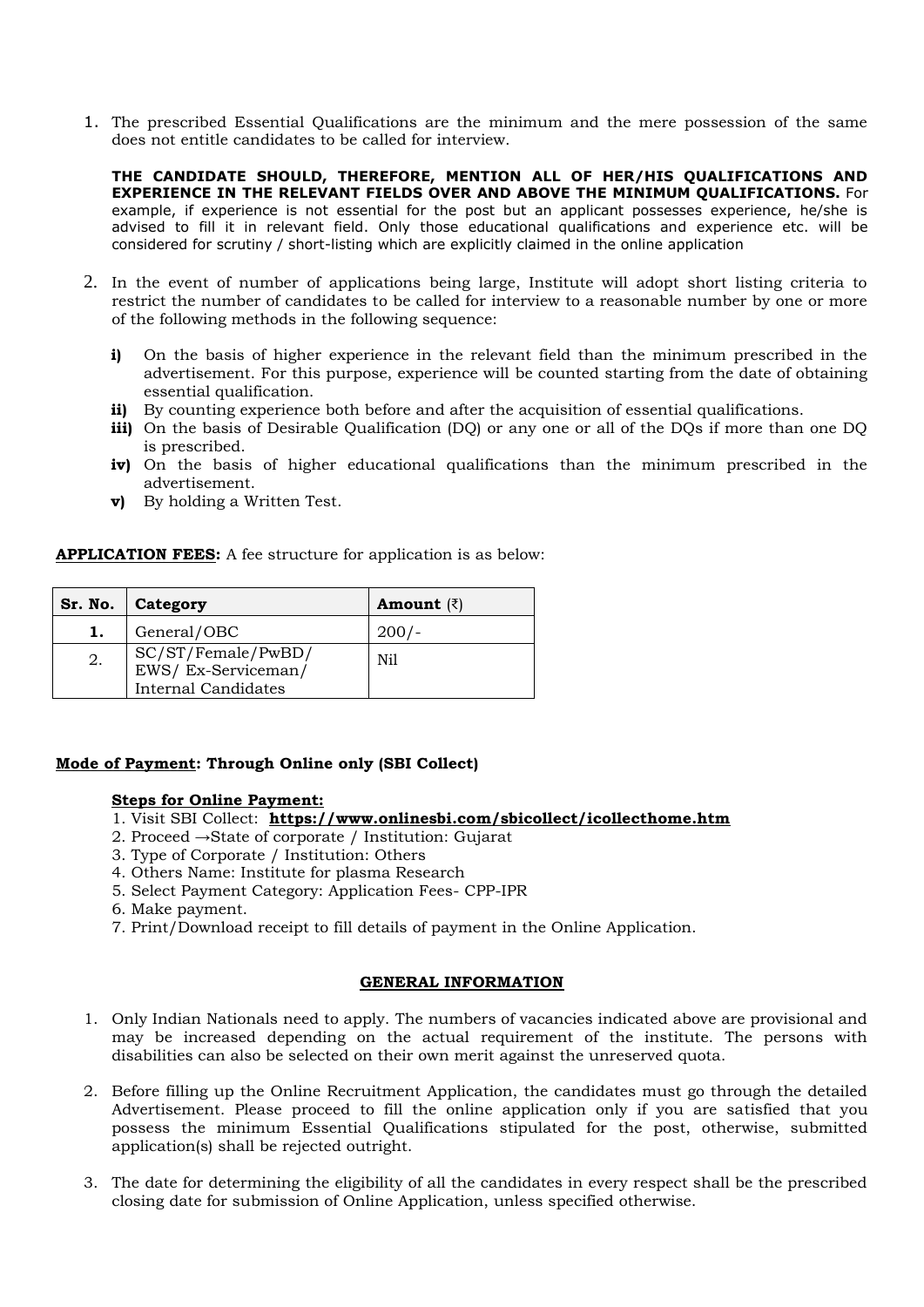- 4. The applicants are advised to fill in all their particulars in the Online Application carefully as submission of wrong information may lead to rejection through computer based short-listing. Institute reserves the right to reject application not fulfilling the requisite criteria, at any stage of recruitment.
- 5. The applicants are advised to submit only single Online Application for a particular post. However, if they submit multiple Online Applications for one post, then they must ensure that the Online Application with the higher 'Application ID Number' is complete in all respects including fee, wherever applicable. The applicants, who submit multiple Online Applications, should note that only the Online Recruitment Application with higher 'Application Number' shall be considered by the Institute and fee paid against one 'Application Number' shall not be adjusted against any other 'Application Number'.
- 6. Fee once paid shall not be refunded under any circumstance nor can the fee be held in reserve for any other examination or selection.
- 7. Candidates seeking relaxations under SC/ST/EWS/OBC Non Creamy layer/PwBD category are required to submit certificate in the prescribed format of Govt. of India failing which they will be treated at par with "UNRESERVED (UR)" candidates.
- 8. All the qualifications must be from recognized Indian Universities / Boards / Institutions only. Applicants having qualifications from any other countries shall submit equivalency certificate from UGC/AIU.
- 9. In case of any dispute / ambiguity that may occur in the process of selection, the decision of the Institute shall be final.
- 10. The following certificate/documents are acceptable as proof of Age (Any one):
	- i) Date of Birth as recorded in the Birth Certificate.
	- ii) Secondary School Leaving Certificate (SSLC).
	- iii) Matriculation / Secondary School Certificate in which date of birth is mentioned.
- 11. Internal candidates (Permanent employees) of the Institute (IPR/CPP) shall be eligible for relaxation of 5 years in the upper age limit. Candidate seeking age relaxation under any other category (SC/ST/OBC/EWS) shall not be eligible for age relaxation as internal candidate.
- 12. Candidates employed in Govt. / Quasi Govt. / Public Sector Undertakings should forward their applications through proper channel or bring NOC if called for Interview. The Institute reserves the right to reject any application without assigning any reason. Incomplete applications are liable to be summarily rejected. No interim correspondence will be entertained.
- 13. Third AC to and fro Rail/ State Transport bus fare by direct and shortest route will be reimbursed to outstation candidates who are called for Interview on production of ticket or proof of journey such as Railway / Bus ticket or ticket number.
- 14. In addition to pay and allowances, HRA, Medical Scheme facility under its Contributory Health Service Scheme and subsidized Canteen facilities are admissible for the above post. Perquisites like Performance Related Incentive Scheme (PRIS), New Pension Scheme, LTC, and Children Education Allowance for school going children and free transport in lieu of Transport Allowance are admissible as per Institute's rules, as amended from time to time.
- 15. Experience shall be counted only after the date of possessing the essential educational qualifications.
- 16. The candidates are advised to fill their **correct and active e-mail address** in the online application as any Correspondence will be made by the Institute through e-mail only. The candidates are also advised to refer to website of the Institute for regular updates of the recruitment.
- 17. Addendum / deletion/ corrigendum *(If any)* shall be posted on the Institute's website only i.e. http://www.cppipr.res.in/adv.html